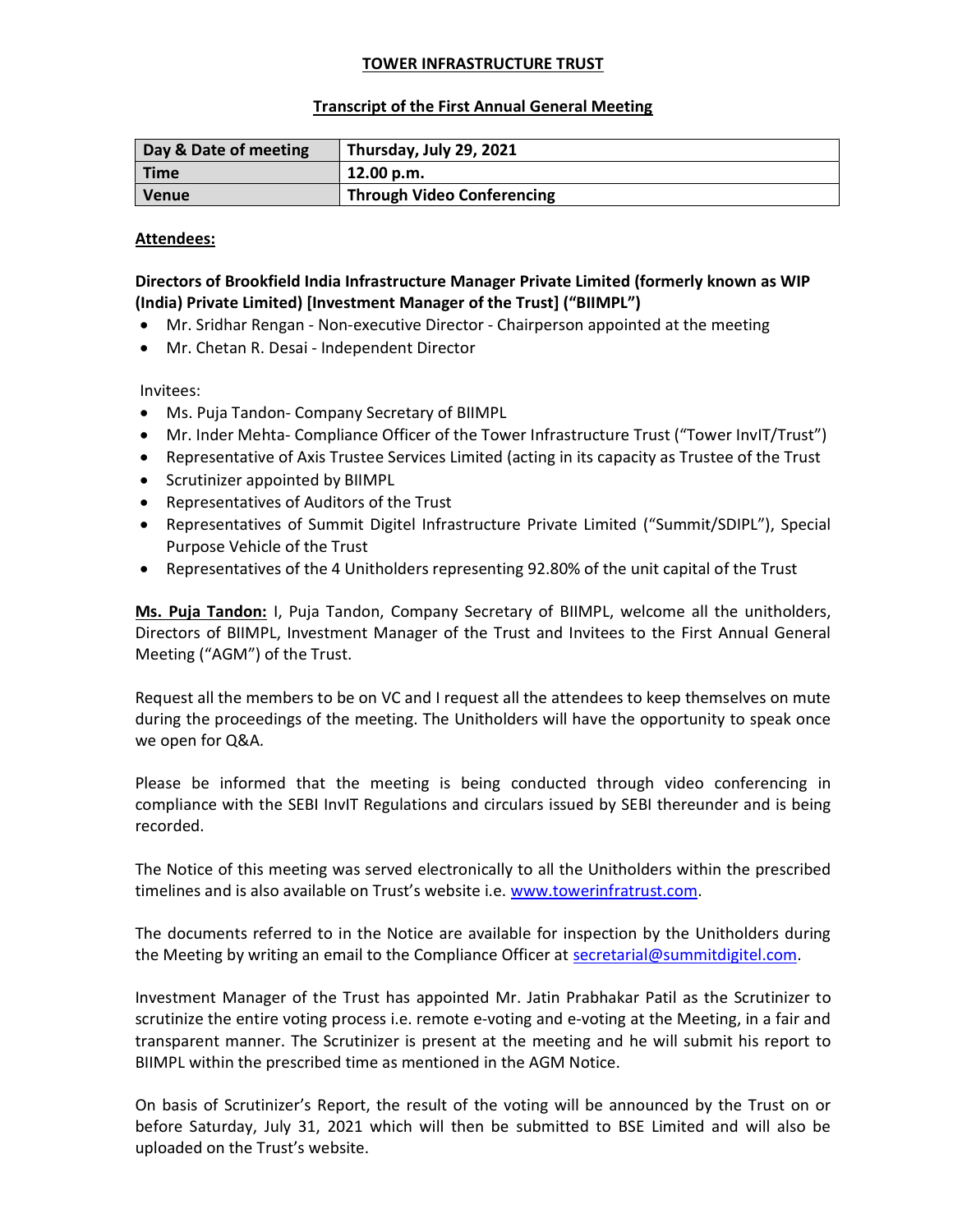Representatives of Deloitte Haskins & Sells, Auditors of the Trust and Representative of Axis Trustee Services Limited, Trustee of the Trust are also attending the meeting.

The meeting is being attended by 4 Unitholders representing approximately 93% of the unit capital and the Trust has received the necessary authorizations from the Unitholders.

I now propose to the Unitholders to appoint Mr. Sridhar Rengan, Chairperson of BIIMPL, as the Chairperson for the meeting and request the Unitholders to convey their vote in the chat box by writing "Yes" or "No".

Can I request all the Unitholders to post their votes for Mr. Sridhar to be the Chairperson, in the chat box.

(Unitholders present at the meeting consented to appoint Mr. Rengan as the Chairperson of the meeting.)

With that, I would request Mr. Sridhar Rengan to chair the Meeting and commence the proceedings.

### Mr. Sridhar Rengan: Thank you Puja.

Thank you and Good Afternoon to everyone. I welcome each one of you to the First AGM of the Unitholders of the Trust.

I also have with me Mr. Chetan Desai, Independent Director of the Investment Manager, joining me through VC in this meeting from his location.

I confirm that:

- the quorum is present and call the meeting to order.
- All reasonable efforts have been made by the Investment Manager, to enable Unitholders to participate and vote on the items being considered at the meeting.
- Facility for remote e-voting was open for Unitholders till Wednesday, July 28, 2021 till 5:00 p.m. and the facility for e-voting at the meeting is also available for Unitholders.
- Only those Unitholders who have not casted their votes through remote e-voting are eligible to cast their vote at the meeting.
- Voting process will be verified and scrutinized by Scrutinizer who will submit his report to the Chairperson within prescribed time as mentioned in the AGM Notice.
- With the permission of the Unitholders present at the meeting, I take the Notice of the First AGM as read.

I now request Mr. Dhananjay Joshi, Managing Director and CEO of SDIPL and Mr. Inder Mehta, Compliance Office of the Trust, to give a brief update on the operational performance of the Trust Asset i.e. Summit.

Mr. Dhananjay Joshi: Thank you Sridhar. Good afternoon. I will give a brief overview on the business update and progress of SDIPL.

In terms of sales and marketing update, we have signed off a term sheet with one of the largest Mobile Network Operators ("MNOs") and Internet Service Provider ("ISP") where we are trying to onboard them and start providing services to the ISP. Some of the priorities for the sales is to finalize the Master Service Agreement with the largest MNOs and ISPs, onboarding process for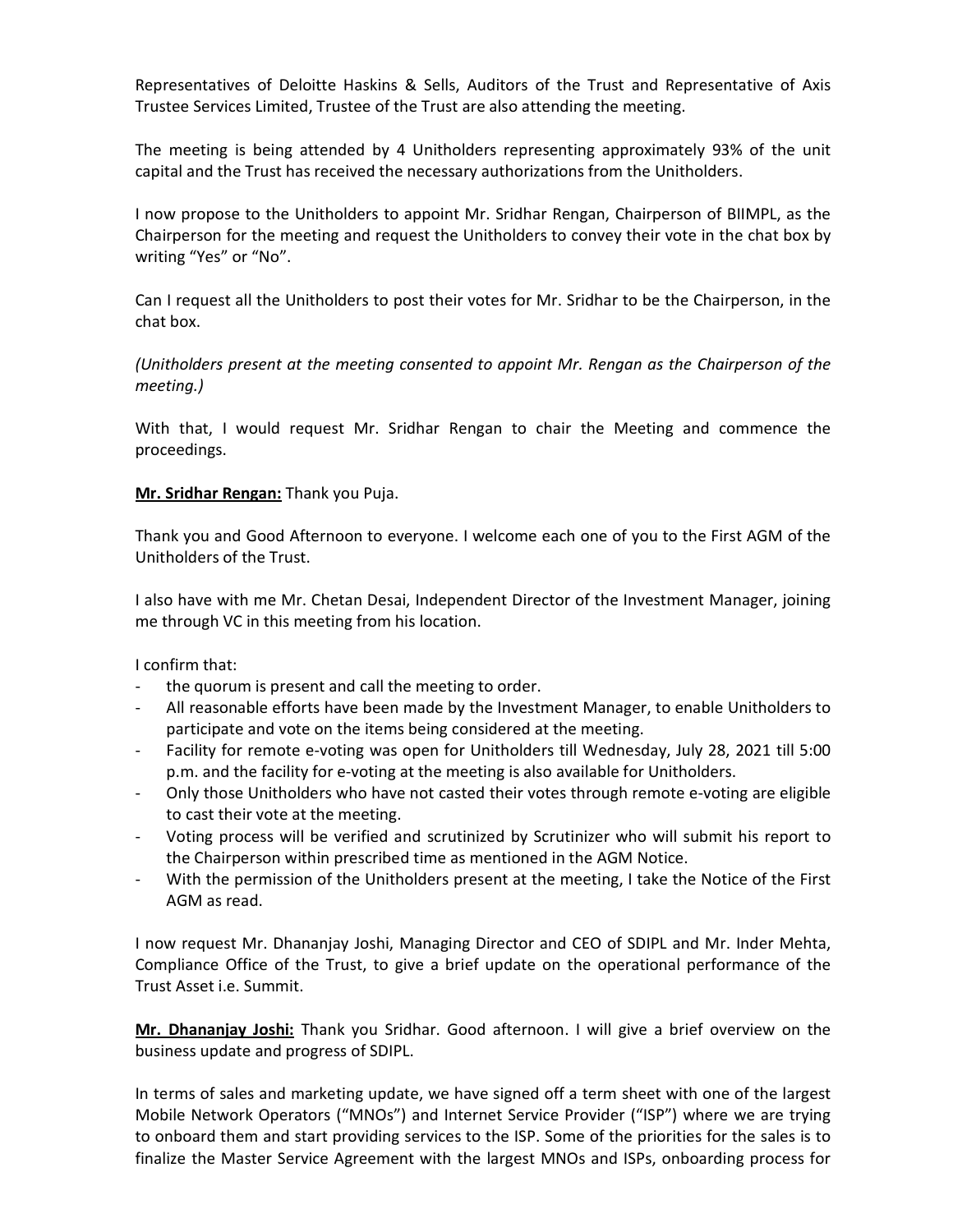the ISP post term sheet sign off, initiate discussion with other local ISPs, branding & marketing standardization within & outside the industry.

In terms of operation update, the network uptime for our 22 circles in Grade A is maintained at 99.95% and the network uptime for 6 circles in Grade B is maintained at 99.90%. The performance of SDIPL has been improving quarter on quarter basis and we have done exceptionally well. Today, we see 96% Non-Feasible Service Requests have been able to convert to feasible by providing required height to MNO. Total sites that are available for service are 1,41,933 and we have established a proper mechanism for operational data transfers from business partner. We have also implemented the Interim Order management system (BOOST) model, a customer facing tool. Environment, Social and Governance ("ESG") is one of the important elements for us, we are working with our partner to deploy renewable energy solutions (Solar) deployment & about 27% of our sites are already diesel free.

Some of our priorities are on new site acquisition & compliances, implementation of ERP systems, order management & billing systems, focus on maximizing service order from sharer, regular engagement with sharer at circle for update on current deliveries and develop a safety culture through various initiatives.

In terms of HSSE/Risk/Legal update, we had two fatal incidents reported in the month of June 2021. There were 11 site fire incidents reported in June out of which two were classified as highrisk fires and the remaining as medium-risk fires. As most of these fires are due to poor quality workmanship, we are working with the partner by conducting training & site audits to ensure better quality of workmanship. We are slowly getting back to normal operations with improvement in Covid situation, we have a Covid Risk Rating (CRR) based on standard operating procedure which is issued on weekly basis. CRR is released weekly and state wise on the Covid situation helping employees to take call on Travel/Site Visit. As mentioned earlier, we have kicked off the Permit to Work process (PTW) to ensure safe work process on any site visit with proper approvals from the respective managers. Daily tracking, auditing and weekly review of the issues/shortfalls are witnessed to improve the process are in place. In order to senstise on environment, circles across India do run environmental week, taking pledge, reduction in singleuse plastic, plantation drives. These are some of the social activities where the teams are involved with us in the circles. We also conduct multiple site inspections as part of the HSSE. We have completed 6 physical site audits and 57 virtual site inspections.

Our priority is to complete the investigation on two fatal incidents that took place on June 29, 2021 and June 30, 2021, respectively, along with initiation of corrective and preventive measures that has to be taken. We have done virtual site inspection during the Covid times, which is safe and more efficient. Though we have 100% of virtual audits for sharer sites, we will try focusing on increasing the physical site audit which has been impacted due to Covid as it is equally important.

I would like Mr. Inder Mehta to give a brief update on Finance.

Mr. Inder Mehta: Sure Mr. Dhananjay Joshi. We have been able to make Distributions of approx. Rs. 1,000 crores during the period. We have issued and listed Non-Convertible Debentures ("NCDs") of Rs. 1,500 crores for a tenor of 5 years which is in line with the strategy that we are planning to adopt at Summit. As a result of this issuance, we have redeemed a part of the existing NCDs in the month of June 2021. Just for Unitholders information, we have distributed the April and May earnings in the month of June, which is currently planned on a quarterly basis.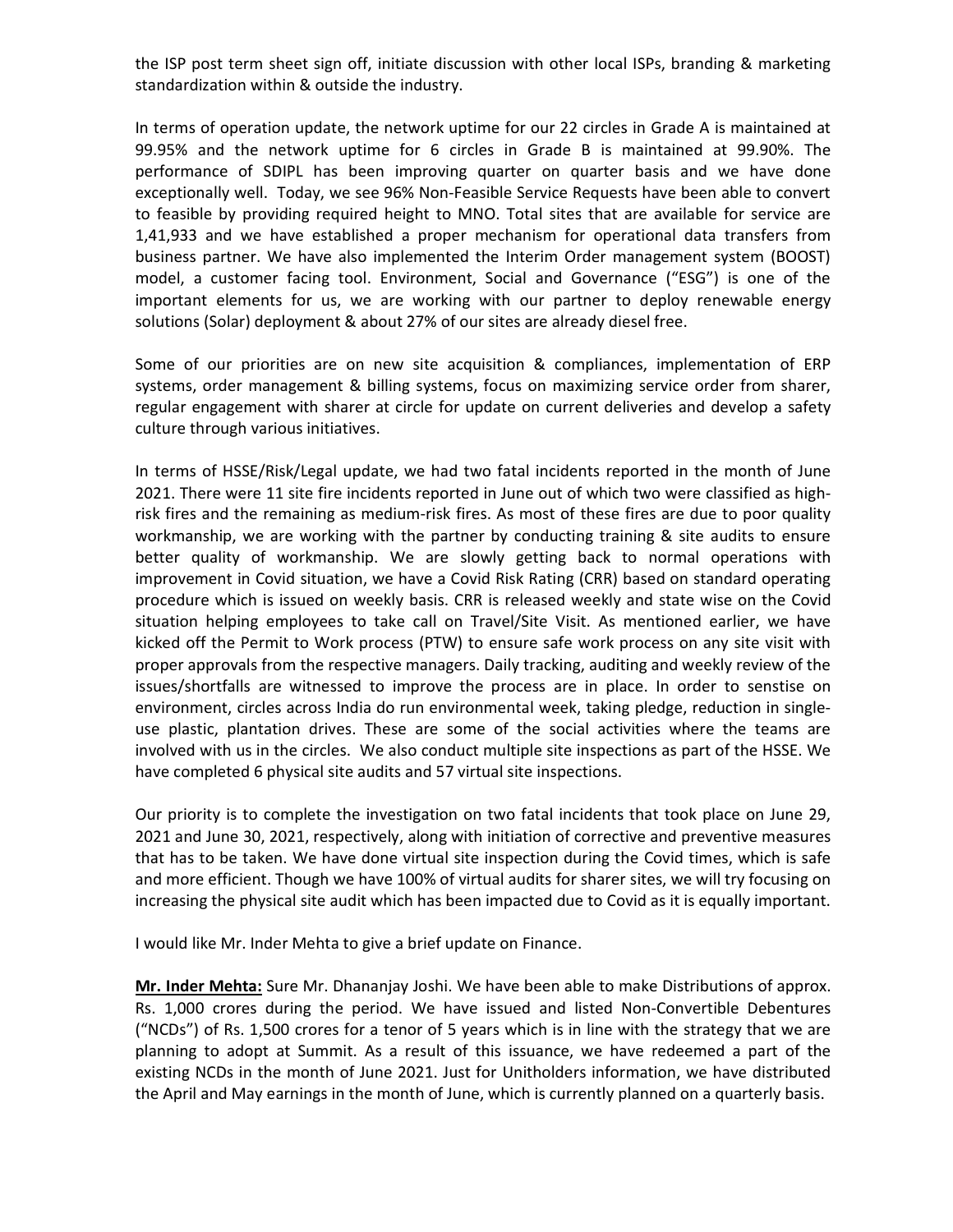Our priorities are to implement new SAP S4/HANA system, maintain robust control environment and ensure timely filing and compliances for requirements relating to tax, regulatory and statutory for FY2021-22.

Mr. Dhananjay Joshi: Thank you Mr. Mehta. The last part of the update consists of the people and culture update. On talent acquisition, we have onboarded 142 employees and onboarded 44 positions. We have completed 92% of Circle critical position hiring as on date. Our priority is to close critical hiring for Q2 and focus on diversity.

On talent management & engagement update, we have conceptualized and launched emailer series and online interactive sessions, initiated CHRO Connect, Townhalls with regional employees to connect, engage and answer their queries with all four regions. POSH initiatives implemented for filing return for CY2020, finalization of members by passing a Board Resolution and conduct virtual orientation workshop for CXO's and Internal Complaints Committee members. Our priorities are to design and implement reward and recognition process, closure of goal setting process for FY2021-22, roll out employee communication on POSH grievances and finalize and roll out employee engagement activities for the quarter.

We have inducted 44 new joinees, ensured IT enablement for them to function smoothly and ensured 100% coverage in HSSE and Anti-Bribery & Anti-Corruption ("ABC") induction. We have successfully completed audit for FY2020-21 without any non-compliance. We have implemented HR tools and completed UAT on modules of Zing HR Employee Master, Attendance, Leave, probation confirmation and e-separation. Our priorities are to go live for the said modules and conducting employee awareness session on Insurances, GMC, GPA, GTL.

In terms of administration update, we have inaugurated the corporate office on June 16, 2021, facility management team has been put in place for corporate office and ensured Covid readiness for starting the office. Our priority is to finalize 4 regional offices with relevant stakeholders.

In terms of Covid situation, we are very focused on vaccination and we have been conducting vaccination drives under Brookfield group entity to ensure that our employees are safe. Today, out of 159 employees, 129 have been vaccinated with first doze and we are tracking each employee to ensure that both the dozes are taken.

This was a brief on the business of SDIPL. Thank you. Anybody having any questions on it then happy to answer.

Mr. Sridhar Rengan: Thank you Mr. Dhananjay and Mr. Inder. That was a very exhaustive presentation. We are now opening up for the Q&A session.

The Unitholders who wish to speak or have any query or any comments on the business update laid out by Mr. Joshi earlier, may post their question in the chat box or click on the "Raise Hand" tab available on the screen.

We seem to have no question. Thank you I shall now get on to the next item i.e. taking up the agenda items as per the Notice. I now request Mr. Inder Mehta to provide a brief background on the agenda items:

1. Agenda Item No. 1 relates to consideration and adoption of the Audited Standalone and Consolidated Financial Information of the Trust for the financial year ended March 31, 2021 together with the Report of Investment Manager and Auditors thereon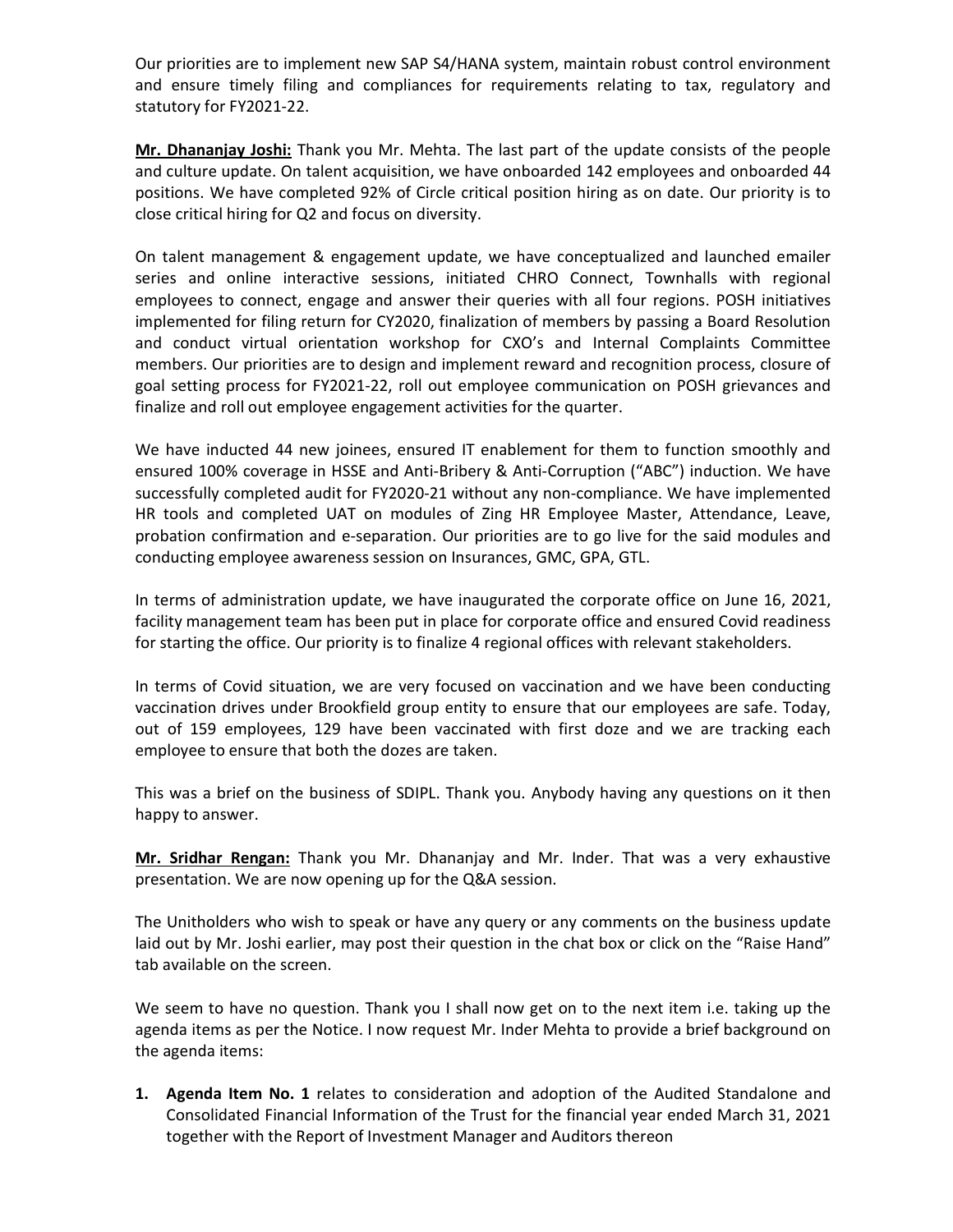Background: In terms of Standalone financials of the Trust, there has been an overall profit of Rs. 1,355 crores. In terms of Consolidated financials of the Trust, there has been a loss of Rs. 983 crores during the year, largely because of the depreciation in finance cost that is incurred by Summit. Unitholders are requested to consider and adopt of the Audited Standalone and Consolidated Financial Information of the Trust together with the Report of Investment Manager and Auditors thereon.

2. Agenda Item No. 2 relates to the consideration and adoption of the Valuation Report of the assets of the Trust for the financial year ended March 31, 2021

Background: As on March 31, 2021, we have appointed registered valuer to carry out the valuation which is a SEBI requirement. The valuation has been completed and there has been no change in long term assumptions. There has been a marginal increase in the enterprise value of the Trust Asset. As on March 31, 2021, the enterprise value has arrived at Rs. 44,005 crores and we have filed the valuation report with the stock exchange in compliance with the SEBI InvIT Regulations.

**3.** Agenda Item No. 3 relates to ratification of appointment of Auditors of the Trust for the period from the financial year 2018-19 till the financial year 2022-23

Background: M/s. Deloitte Haskins & Sells, Chartered Accountant were appointed as the Statutory Auditor of Tower InvIT for a period of 5 years commencing from FY2018-19 till FY2022-23 by the erstwhile Investment Manager of Tower InvIT. We have also received a confirmation from the Auditors on their eligibility to be appointed as Statutory Auditors. Considering this is the First AGM of the Tower InvIT, we are requesting the Unitholders to ratify the appointment of statutory auditor from FY2018-19 till FY2022-23.

4. Agenda Item No. 4 relates to appointment of Valuer of the Trust for the financial year 2021-22 and authorizing the Investment Manager to fix their remuneration

Background: In compliance with the SEBI InvIT Regulations, the Investment Manager is required to appoint a valuer to ensure annual valuation of the InvIT assets. We propose to appoint M/s BDO Valuation Advisory LLP ("BDO Val") as the Valuer for FY2021-22, who will be carrying out the valuation for the year ended March 31, 2022. BDO Val have also confirmed their eligibility to be appointed as the Valuer of the Trust. We request the Unitholders to approve the appointment of the Valuer and authorize the Investment Manager to fix their remuneration.

Happy to answer any questions on the above-mentioned agenda items.

Mr. Sridhar Rengan: Thank you Inder. I now take the following agenda items as per the Notice:

- $\triangleright$  Agenda Item No. 1 relates to consideration and adoption of the Audited Standalone and Consolidated Financial Information of the Trust for the financial year ended March 31, 2021 together with the Report of Investment Manager and Auditors thereon;
- $\triangleright$  Agenda Item No. 2 relates to the consideration and adoption of the Valuation Report of the assets of the Trust for the financial year ended March 31, 2021, issued by Mr. Sunil Kumar Saini, Registered Valuer, appointed as the Valuer of the Trust;
- $\triangleright$  Agenda Item No. 3 relates to ratification of appointment of Auditors of the Trust for the period from the financial year 2018-19 till the financial year 2022-23; and
- $\triangleright$  Agenda Item No. 4 relates to appointment of Valuer of the Trust for the financial year 2021-22 and authorizing the Investment Manager to fix their remuneration.